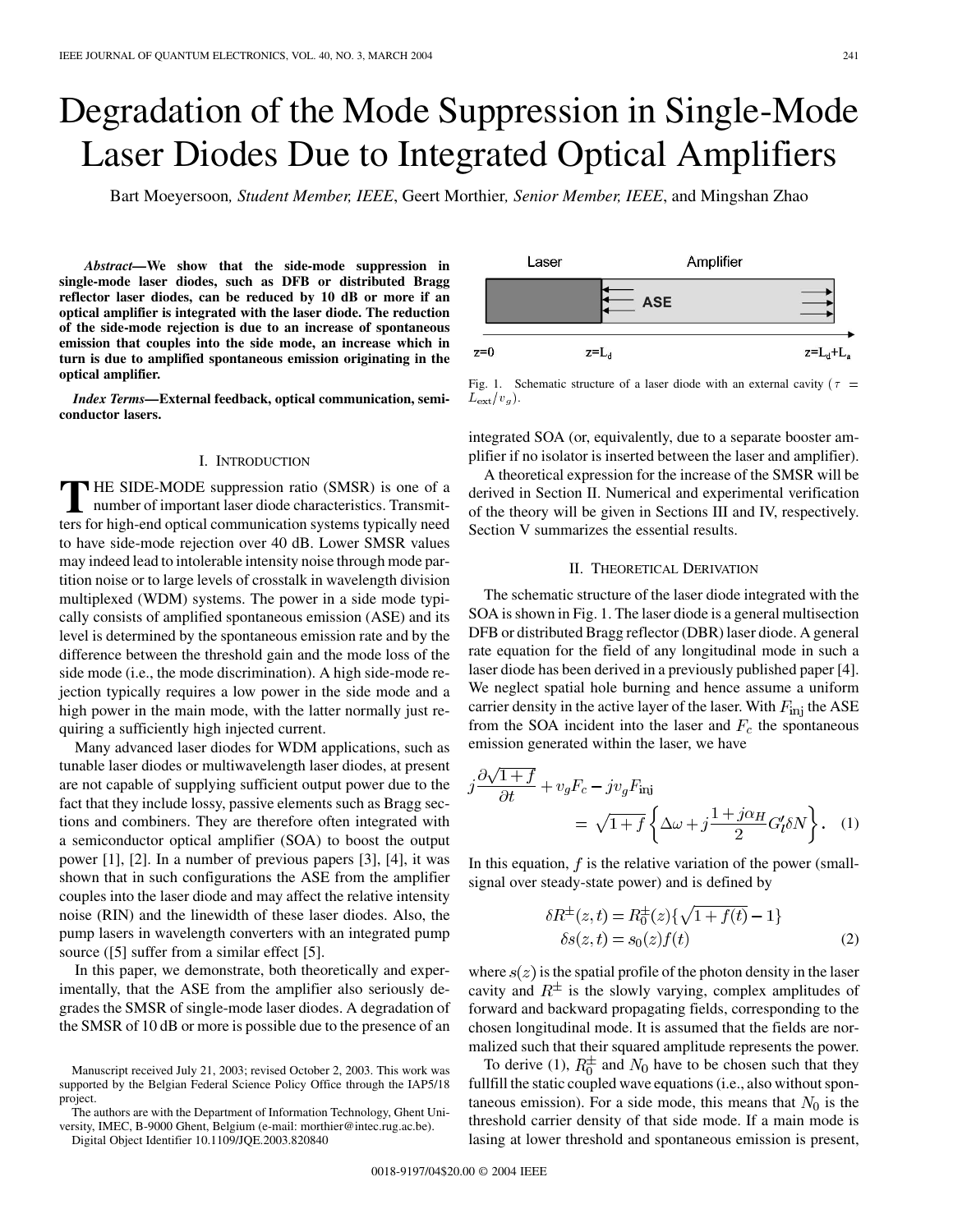then the power in the side mode will be ASE and  $\delta N$  can be regarded as the deviation from  $N_0$  due to this ASE.

 $G'_{l}$  is the modal differential gain (per time unit) of the laser waveguide and  $\alpha_H$  the linewidth enhancement factor.  $\Delta \omega$  is the small-signal variation of the optical frequency of the mode. The Langevin functions  $F_c$  and  $F_{\text{inj}}$  have zero average and the following second-order moments:

$$
\langle v_g F_c(t) F_c^*(t') v_g \rangle
$$
  
\n
$$
= (\Gamma g)_{l} n_{sp,l} v_g \frac{K_z}{S_0} \delta(t - t')
$$
  
\n
$$
\langle v_g F_{\text{inj}}(t) F_{\text{inj}}^*(t') v_g \rangle
$$
  
\n
$$
= (\Gamma g)_{a} n_{sp,a} v_g \frac{L_a}{L_d} \frac{A - 1}{\ln(A)} \frac{K_z}{S_0} \alpha_r L_d \delta(t - t')
$$
  
\n
$$
= (\Gamma g)_{a} n_{sp,a} v_g \frac{L_a}{L_d} \frac{A - 1}{\ln(A)} \frac{K_z}{S_0}
$$
  
\n
$$
\times \left\{ \frac{|R_0^+(L_d)|^2 |t_2|^2}{\frac{L_d}{L_d} \int_{0}^{L_d} [|R_0^+|^2 + |R_0^-|^2] dz} \right\} \delta(t - t')
$$
(4)

where  $L_d$  is the laser diode length and  $S_0$  is the number of photons in the laser cavity.  $(\Gamma g)_l, n_{\text{sp,l}}, \alpha_l$  and  $(\Gamma g)_a, n_{\text{sp,a}}, \alpha_a$  are the modal gain, inversion factor, and internal loss of the laser and the amplifier, respectively.  $\vec{A}$  is the amplification of the amplifier,  $K_z$  is the longitudinal Petermann factor, and  $\alpha_r L_d$  is the extraction efficiency of the laser facet [[4\]](#page-3-0).

Equation (1) is a nonlinear differential equation, which we can rewrite also as

$$
\frac{\partial f}{\partial t} = 2j[v_g F_c - jv_g F_{\text{inj}}] \sqrt{1+f} \n-2j(1+f) \left\{ \Delta \omega + j \frac{1+j \alpha_H}{2} G_l' \delta N \right\}.
$$
\n(5)

The first term on the right-hand side (r.h.s.) gives rise to the dc contribution of the noise, and this term can easily be calculated using a perturbation approach. Taking the real part of (5) and neglecting  $f$ ,  $\Delta\omega$ , and  $\delta N$  in the r.h.s., gives the following solution for  $f$ :

$$
f(t) = Re \int_{-\infty}^{t} [2j v_g F_c(t') + 2v_g F_{\text{inj}}(t')] dt'. \tag{6}
$$

We then substitute this expression in  $(5)$ , linearize in  $f$ , and take the statistical (or time) average, i.e.,

$$
\langle \text{Re}[2j v_g F_c(t) + 2v_g F_{\text{inj}}(t)]f(t) \rangle
$$
  
=  $4v_g^2 \left\langle \text{Re}[j F_c(t) + F_{\text{inj}}(t)] \right\rangle$   
 $\times \text{Re} \int_{-\infty}^t [j F_c(t') + F_{\text{inj}}(t')] dt' \right\rangle$   
=  $\frac{(\Gamma g)_{l} n_{\text{sp,1}} v_g K_z}{S_0} + \frac{(\Gamma g)_{a} n_{\text{sp,a}} v_g K_z}{S_0} \frac{L_a}{L_d} \frac{A - 1}{\ln(A)} \alpha_r L_d.$  (7)

Hence, when linearizing equation (5) and separating it into real and imaginary parts, the equation for  $f$  should be written as

$$
\frac{\partial f}{\partial t} = 2v_g[\text{Re}(F_{\text{inj}}) - \text{Im}(F_c)] + G_l' \delta N + \frac{R_{\text{sp},l} + R_{\text{sp},a} \frac{L_a}{L_d} \frac{A-1}{\ln(A)} \alpha_r L_d}{S_0}
$$
(8)

where  $R_{sp,l}$  and  $R_{sp,a}$  are the spontaneous emission rate per time unit for the laser and amplifier, respectively. From now on, we ignore the noise and concentrate on the spontaneous emission that couples into the mode. Equation (8) can then be expressed as

$$
\frac{\partial S}{\partial t} = G_l' \delta N S_0 + R_{\rm sp,l} + R_{\rm sp,a} \frac{L_a}{L_d} \frac{A - 1}{\ln(A)} \alpha_r L_d. \tag{9}
$$

For a side mode, as mentioned above,  $\delta N$  is the difference between the actual carrier density in the presence of ASE and the threshold carrier density for that mode and hence  $G_I' \delta N =$  $G<sub>th</sub> - 1/\tau_p$  where  $\tau_p$  is the photon lifetime for the side mode and  $G_{\text{th}}$  the threshold gain of the main mode. The static solution of (9) therefore can be written as

$$
S_0 = \frac{R_{\rm sp,l} + R_{\rm sp,a} \frac{L_a}{L_d} \frac{A-1}{\ln(A)} \alpha_r L_d}{1/\tau_p - G_{\rm th}}
$$
(10)

where  $S_0$  is the power in the side mode. This power is obviously increased due to the presence of an SOA and the increase is with a factor

$$
\frac{S_0^{\text{SOA}}}{S_0^{\text{noSOA}}} = 1 + \frac{L_a}{L_d} \frac{A - 1}{\ln(A)} \alpha_r L_d \frac{(\Gamma g)_a n_{\text{sp},a}}{(\Gamma g)_l n_{\text{sp},l}} \tag{11}
$$

i.e., exactly the same factor that was found for the linewidth increase due to the ASE of an integrated SOA; this can be attributed to the fact that both SMSR and linewidth depend on the total spontaneous emission that couples into a laser mode. This factor is of course the factor by which the side mode suppression, measured at the facet  $z = 0$ , decreases.

#### III. NUMERICAL RESULTS

As a first verification of the theoretical results obtained above, we performed some numerical simulations using the commercially available VPI software [\[6](#page-3-0)]. The following parameters are applicable for the structure from Fig. 1: the laser was a quarterwave-shifted DFB laser with a length of  $L_d = 400 \ \mu \text{m}$  and a normalized coupling coefficient  $\kappa L_d = 2$ ; the length of the SOA was  $L_a = 350 \mu$ m and its amplification  $A = 16$  dB. Both the laser and SOA had an inversion factor  $n_{sp} = 2$ .

Fig. 2 shows the obtained variation of the side-mode suppression for increasing levels of ASE power  $P_{\text{ase}}$  injected into the laser and this for three different laser output powers of 0.6, 2, and 5 mW, respectively. These values correspond to the output power of the solitary laser, without the presence of an amplifier. For clarity, we would also like to note that the numerical values of  $P_{\text{ase}}$  in this graph correspond to the total ASE power emitted by the SOA when no laser would be present; this is different from the ASE coupling into the side mode.

The total emitted ASE power from the SOA is proportional with  $R_{\text{sp},a}(A-1)/\ln A$ . However, instead of varying the amplification to vary the ASE injected into the laser, we have applied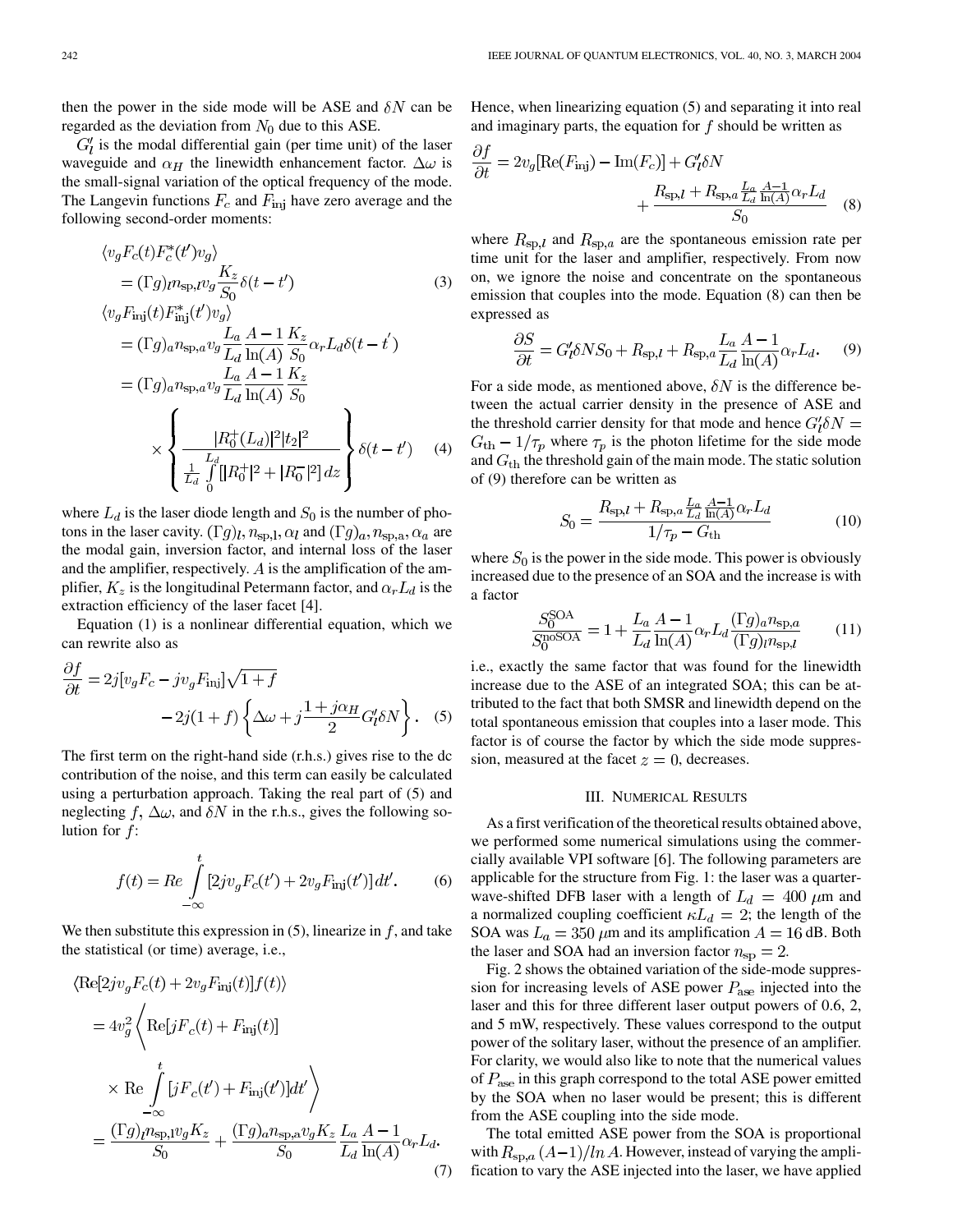

Fig. 2. Calculated SMSR values and theoretical fits versus  $P_{\text{ase}}$  for three different laser output powers of 0.6, 2, and 5 mW, respectively  $[P_o]$  is the output power of the solitary laser and -th indicates the fitted results obtained from (12)].



Fig. 3. Schematic of the measurement setup. OSA: optical spectrum analyzer; Att.: attenuator; PD: photodetector.

various levels of attenuation on the ASE emitted from the SOA, while keeping the current through the SOA constant.

From Fig. 2, one can clearly see the degradation of the SMSR for increasing  $P_{\text{ase}}$ . For an increase of  $P_{\text{ase}}$  of 14 dB (from  $-23$ to  $-9$  dBm), the decrease of the SMSR is 15, 16, and 15 dB for laser output powers of 0.6, 2, and 5 mW, respectively.

The numerically obtained results were fitted to the following expression for the SMSR, which was derived from (11) by taking the attenuation  $a$ , by which the ASE emitted by the amplifier is attenuated (proportional to  $(\Gamma g)_a n_{\text{sp},a}(A-1)/\ln A$ ), into account and by grouping the remaining parameters into a proportionality factor  $\eta$ :

$$
\frac{\text{SMSR}^{\text{SOA}}}{\text{SMSR}^{\text{noSOA}}} = \left[1 + \frac{\eta}{a} \frac{A - 1}{\ln(A)}\right]^{-1}.
$$
 (12)

The theoretical fits obtained from (12) are also shown (using -th in the legend) in Fig. 2, and we see good qualitative agreement between the theoretical and simulated results.

## IV. EXPERIMENTAL RESULTS

To further verify our theory, we performed some measurements. The measurement setup is shown in Fig. 3. The laser was a packaged tunable three section DBR laser with an AR-coated facet and without isolator in the package. The SMSR of this laser is rather low (only 35 dB), but this does not pose a problem, since we are mainly interested in the decrease of the SMSR when ASE is injected into the laser. We used a polarization-independent SOA with a center wavelength of 1550 nm and an ASE power of  $-7.5$  dBm as ASE source. The ASE was injected into the laser using a circulator and the injected  $P_{\text{ase}}$  was varied using



Fig. 4. Measured SMSR values and theoretical fits versus  $P_{\text{ase}}$  for three different laser output powers of 2.3, 4.9, and 7.9 mW, respectively  $[P_o]$  is the output power of the solitary laser, and -th indicates the fitted results obtained from (12)].



Fig. 5. Measured SMSR values and numerically calculated values versus  $P_{\text{ase}}$ for three different laser output powers of 2.3, 4.9, and 7.9 mW, respectively  $(P<sub>o</sub>)$  is the output power of the solitary laser, -num indicates the numerically calculated results).

an attenuator. The output of the aggregate system was monitored using a computer-controlled optical spectrum analyzer.

In this configuration, the amplifier will not be saturated by the laser light, which would be the case for an integrated amplifier. Nevertheless, we will be able to investigate the influence of (different levels of) ASE coupled into a laser diode on the laser performance.

Fig. 4 shows the measured variation of the SMSR for increasing levels of emitted ASE power  $P_{\text{ase}}$ , and again the theoretical fits obtained from (12) are also shown (using -th in the legend), and this for three different laser output powers of 2.3, 4.9, and 7.9 mW, respectively (again, these values indicate the output power of the laser when no amplifier would be present). The amplification of the SOA was 16 dB. Again we see the degradation of the SMSR. When the emitted ASE power increases  $16$  dB (from  $-29.5$  to  $-13.5$  dBm), the SMSR decreases 7, 8, and 7.5 dB for laser output powers of 2.3, 4.9, and 7.9 mW, respectively. We also see good qualitative agreement between the theoretical and measured results.

Fig. 5 again shows the experimental results, now compared with numerically calculated values. For this calculation, the